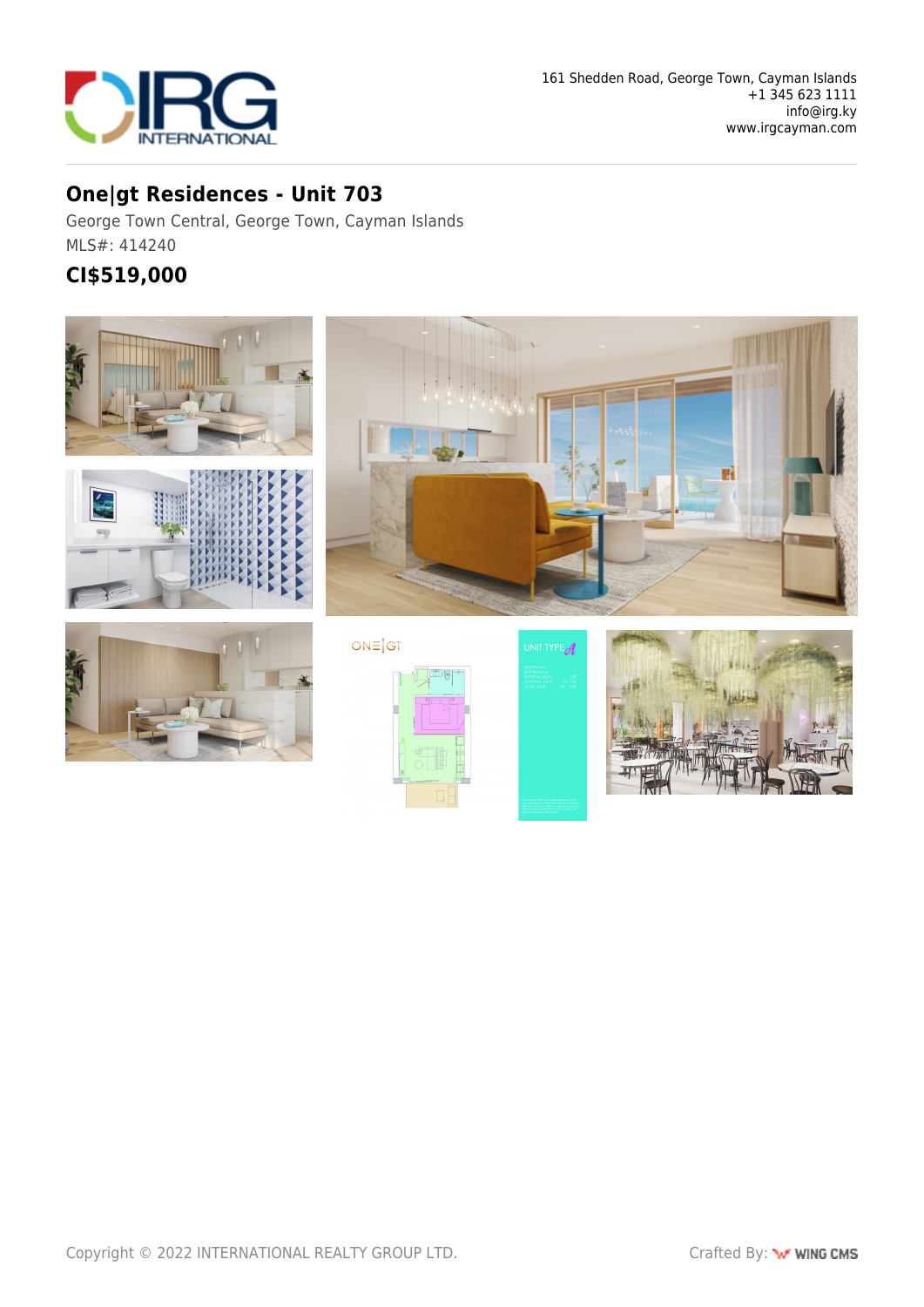

**Jeremy Hurst** jeremy@irg.ky

Cayman's next landmark development project, known as ONE|GT, fuses the very best of contemporary urban living from around the world - from the vibrant rooftop beach clubs of Miami and LA, to the local piazzas and street cafés of Europe, and of course exquisite Caribbean artistic flair. Comprising a 175-suite boutique hotel and luxury residences, with amazing on-site amenities, ONE|GT is located at the edge of central George Town, on Goring Avenue, directly behind Bayshore Mall. With amazing on-site amenities, ONE|GT will be the capital's first ten-storey structure, rising to 144' above ground level and offering spectacular multiaspect views. Its eleventh floor "Sky Club" with its unique infinity edge pool, private cabanas, bar & grille, yoga, treatment, and event areas, will bring a new level of sophisticated enjoyment to our islands, whilst its "signature" restaurant, grand café, and many other amenities will ensure owners, tenants and guests can enjoy ONE|GT to the fullest. There will also be a private residents' pool, full gym, and separate residents' entrance, along with onsite covered and valet parking and owner storage units available. Owners will also enjoy very solid returns on investment from ONE|GT's rental programs or can choose to rent their units on the open market. Estimated completion date is late 2024. Enjoy truly "elevated modern island living" at ONE|GT and invest now before prices elevate too! Unit Type A This intelligently designed one bed, one bath residence boasts an innovative articulated wall that allows you to convert your bedroom from a quiet sanctuary to a vantage point from which to enjoy ONE|GT's far-reaching views as well offering as a full kitchen, breakfast bar, lounge area and spacious patio. Enjoy truly "elevated modern island living" at ONE|GT and invest now before prices elevate too!

## **Essential Information**

| <b>Type</b>                   | <b>Status</b>   | <b>MLS</b>                | Listing Type      |
|-------------------------------|-----------------|---------------------------|-------------------|
| <b>Residential (For Sale)</b> | <b>Pending</b>  | 414240                    | <b>Condos</b>     |
| <b>Key Details</b>            |                 |                           |                   |
| <b>Bed</b>                    | <b>Bath</b>     | <b>Block &amp; Parcel</b> | Year Built        |
| 1                             | 1               | 14BH, 167UNIT703          | 2022              |
| <b>Additional Fields</b>      |                 |                           |                   |
| <b>Views</b>                  | Foundation      | Stories/Condo             | Floor Level       |
| <b>Water View, Inland</b>     | <b>Slab</b>     | 1                         | 7                 |
| Occupant                      | Construction    | Class                     | Land Certificate  |
| <b>None</b>                   | <b>Concrete</b> | <b>Under Construction</b> | <b>Not Issued</b> |

Copyright © 2022 INTERNATIONAL REALTY GROUP LTD. Crafted By: **WWW.COMS**